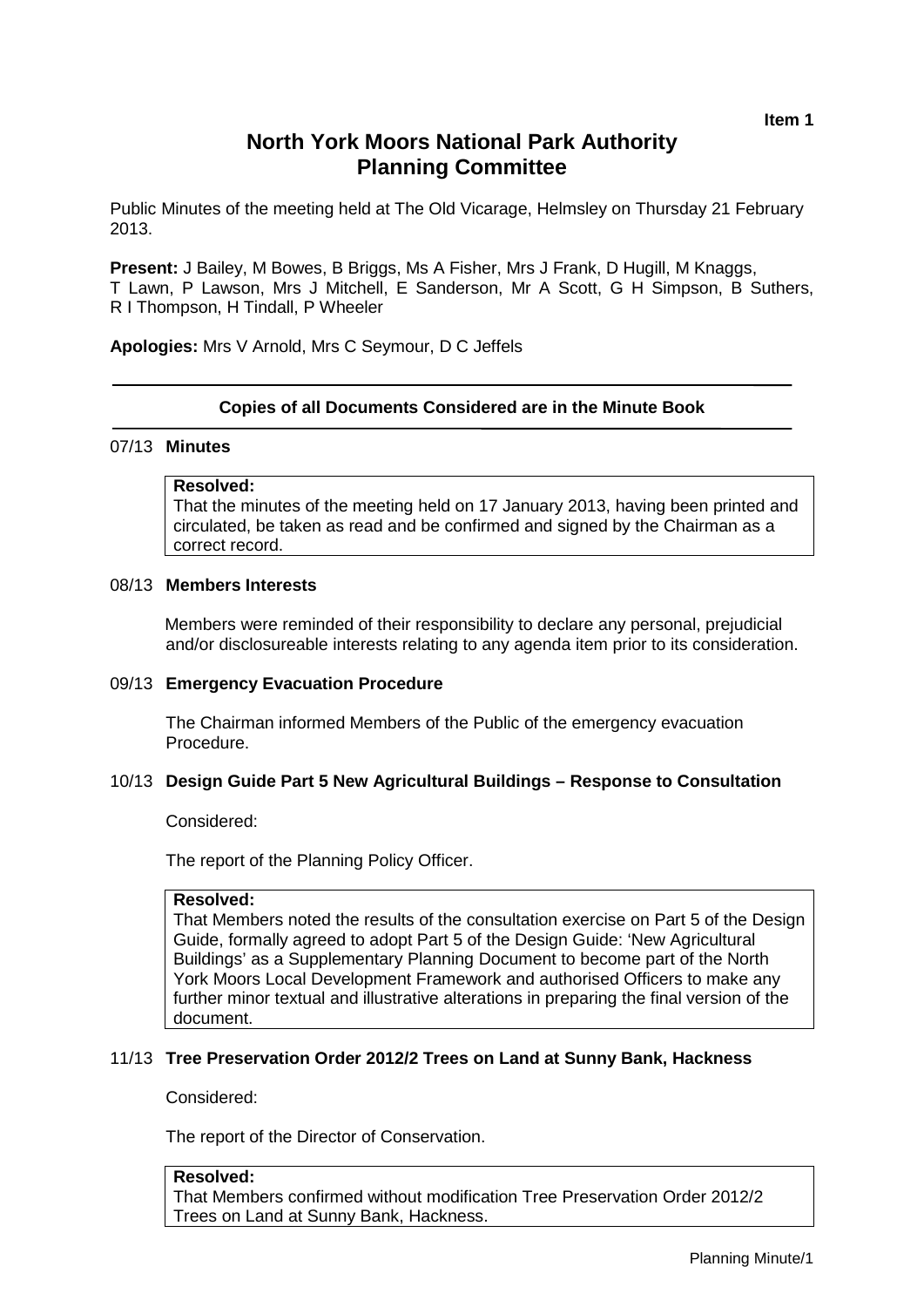# 12/13 **Management of Bransdale Estate – Update on Joint Working and Discussions**

### Considered:

The report of the Director of Planning.

Herbert Tindall commented that he feels the Authority are "giving consent" for the unauthorised works which as a result is damaging to the name of the National Park and requested the points he raised be minuted.

#### **Resolved:**

That Members noted the positive discussions that have taken place between the Authority and Moorland Estate owners and actions proposed to address the issues covered in the report.

#### 13/13 **Miscellaneous Items**

Considered:

The report of the Director of Planning.

#### **Resolved:**

Members noted the content of the updates, asked various questions in relation to Sections 7(d) and 7(e) and set out their support to the drafting of an articulation through ENPAA .

### 14/13 **Applications for Planning Permission**

The following members of the public addressed the meeting regarding the Plans List Items indicated:

Plans List Item 1 – Mr Else spoke in favour of the application. Plans List Item 3 – Mr Lonsdale spoke in favour of the application. Plans List Item 7 – Mr Park spoke in favour of the application. Plans List Item 8 – Mr Andrews spoke in favour of the application.

Considered:

The report listing applications and the Director of Planning's recommendations thereon. Members also considered further information circulated on the Members' Update Sheet at the meeting including; updated recommendations from the Director of Planning and comments received after the agenda was printed from: consultees, objectors and supporters.

| Resolved: |                                                                                                                                                                                                                                                                                                                                                            |
|-----------|------------------------------------------------------------------------------------------------------------------------------------------------------------------------------------------------------------------------------------------------------------------------------------------------------------------------------------------------------------|
| (a)       | That with regard to all applications listed in the report and subject to:<br>the amendments specified below; and<br>(i)<br>the imposition of conditions in accordance with the relevant provisions<br>(ii)<br>of Sections 91-94 of the Town and Country Planning Act 1990, except<br>in those instances where an alternative condition is contained in the |
|           | Director of Planning's recommendation or in an amendment referred to<br>in (i) above;                                                                                                                                                                                                                                                                      |
|           | decisions be given in accordance with the Director of Planning's                                                                                                                                                                                                                                                                                           |
|           | recommendations:                                                                                                                                                                                                                                                                                                                                           |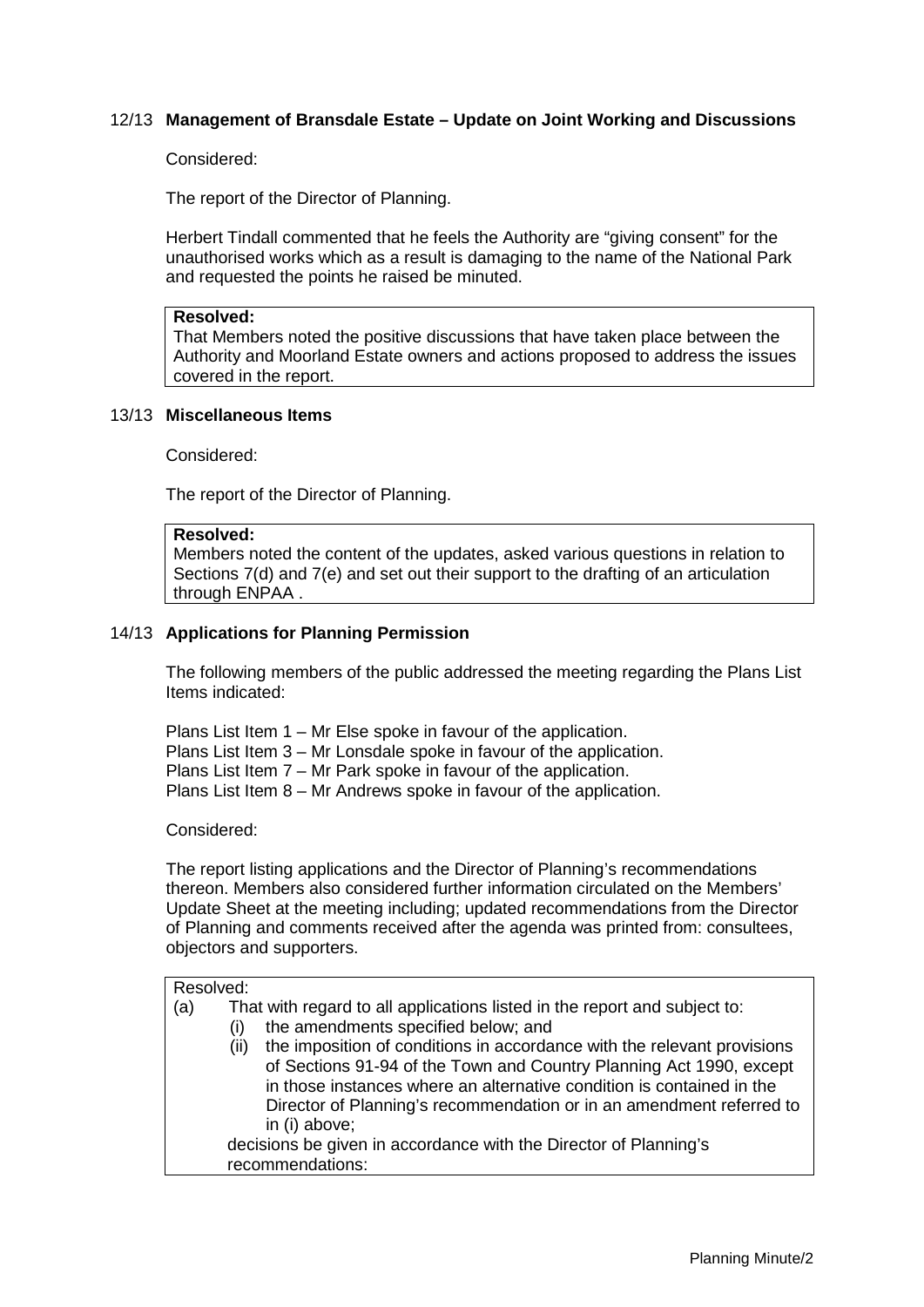| List      | <b>Plan No and Description of Proposal</b>                                           |
|-----------|--------------------------------------------------------------------------------------|
| <b>No</b> |                                                                                      |
| 1.        | NYM/2012/0818/FL - Erection of agricultural livestock building (retrospective) at    |
|           | Grange Farm, Staintondale for J E and M P Else, Grange Farm, Staintondale,           |
|           | Scarborough, North Yorkshire, YO13 0EN.                                              |
|           | <b>Decision</b>                                                                      |
|           | David Hugill declared a personal interest in this item as the agent he uses          |
|           | works for George F White (applicant's agent). Tim Lawn declared a personal           |
|           | interest in this item as he visited the farm on Tuesday 19 February 2013.            |
|           | A proposal for a site visit was moved and seconded by Members; a vote took           |
|           | place on this motion which was lost. Following on from the vote for a site visit the |
|           | Officer recommendation of refusal, which was moved and seconded by Members,          |
|           | was voted on and the motion carried. Refused as recommended.                         |
| 2.        | NYM/2012/0776/TN - Erection of 1 no. wooden pole at Aunums View, Westgate,           |
|           | Thornton le Dale at Narrowband Wayleave Office, Postpoint, PP215W,                   |
|           | Shrewsbury Ate, Town Walls, Shrewsbury, Y1 1TY.                                      |
|           | <b>Decision</b>                                                                      |
|           | No objections as recommended.                                                        |
| 3.        | NYM/2012/0819/FL - Change of use of land to form extension to domestic               |
|           | curtilage together with construction of extension following demolition of garage at  |
|           | 82 Rosedale Lane, Port Mulgrave for Mr Neil Lonsdale, 82 Rosedale Lane, Port         |
|           | Mulgrave TS13 5LD.                                                                   |
|           | <b>Decision</b>                                                                      |
|           | Approved as recommended with four additional conditions as set out on the            |
|           | <b>Members Update Sheet:</b>                                                         |
|           | 8. Discharge of Surface Water                                                        |
|           | 9. Private Access/Verge Crossings: Construction of Requirements                      |
|           | 10. Visibility Splays                                                                |
|           | 11. Pedestrian Visibility Splays                                                     |
| 4.        | NYM/2012/0725/RM - Reserved matters for construction of 1 no. dwelling and           |
|           | associated access at land between 11 and 19 Porret Lane, Hinderwell for Mr           |
|           | Robert Sanderson, 118 High Street, Hinderwell, Saltburn, TS13 5ES.                   |
|           | <b>Decision</b>                                                                      |
|           | Approved as recommended.                                                             |
| 5.        | NYM/2013/0010/NM - Non material amendment to planning approval                       |
|           | NYM/2012/0200/FL to allow the siting of a larger timber shed at The Old Mill,        |
|           | Broom House Lane, Egton Bridge for Mr & Mrs David Simons, The Old Mill,              |
|           | Broom House Lane, Egton Bridge, Whitby, North Yorkshire, YO21 1UZ.                   |
|           | <b>Decision</b>                                                                      |
|           | Approved as recommended.                                                             |
| 6.        | NYM/2012/0831/FL - Erection of agricultural equipment shed at Coombs Farm,           |
|           | Ainthorpe for Mr Mike Dowson, Coombs Farm, Ainthorpe, Whitby, North                  |
|           | Yorkshire, YO21 2NP.                                                                 |
|           | <b>Decision</b>                                                                      |
|           | Approved as recommended with the Director of Planning to clear additional            |
|           | conditions relating to levels and the construction methodology.                      |
| 7.        | NYM/2012/0763/FL – Conversion of and extension to outbuilding to form 1 no.          |
|           | holiday letting cottage at Rose Tree Farm, Ampleforth Road, Wass for Mr David        |
|           | Park, Rose Tree Farm, Ampleforth Road, Wass, North Yorkshire, YO61 4BQ.              |
|           | <b>Decision</b>                                                                      |
|           | Members resolved to defer a decision on the application to enable Officers and       |
|           | the applicant to enter into further design negotiations.                             |